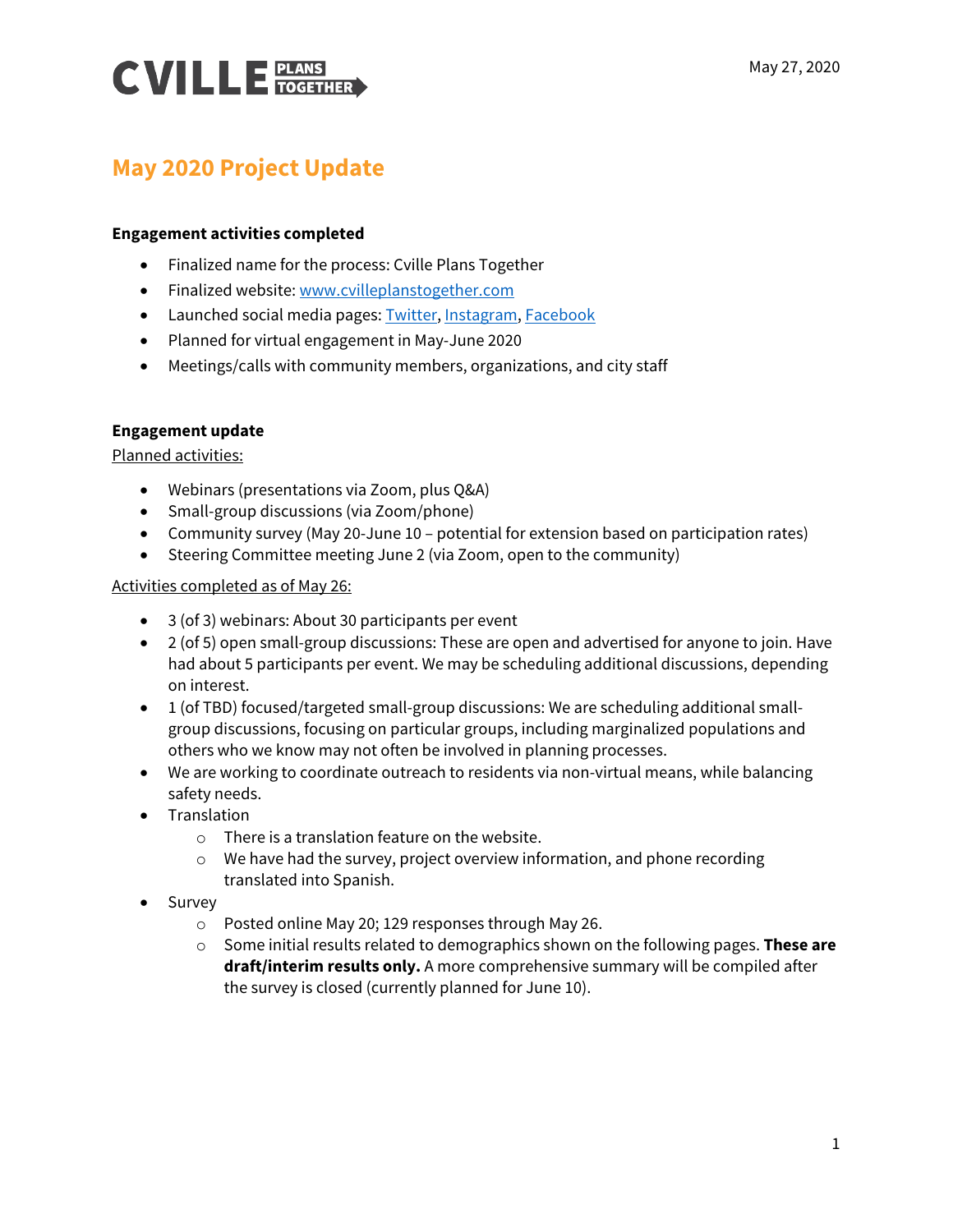



#### **Interim Survey Results – Who Are We Hearing From? (Responses Gathered May 20-May 26)**

Age





## Race/Ethnicity (select as many as desired)

Answered: 117 Skipped: 12